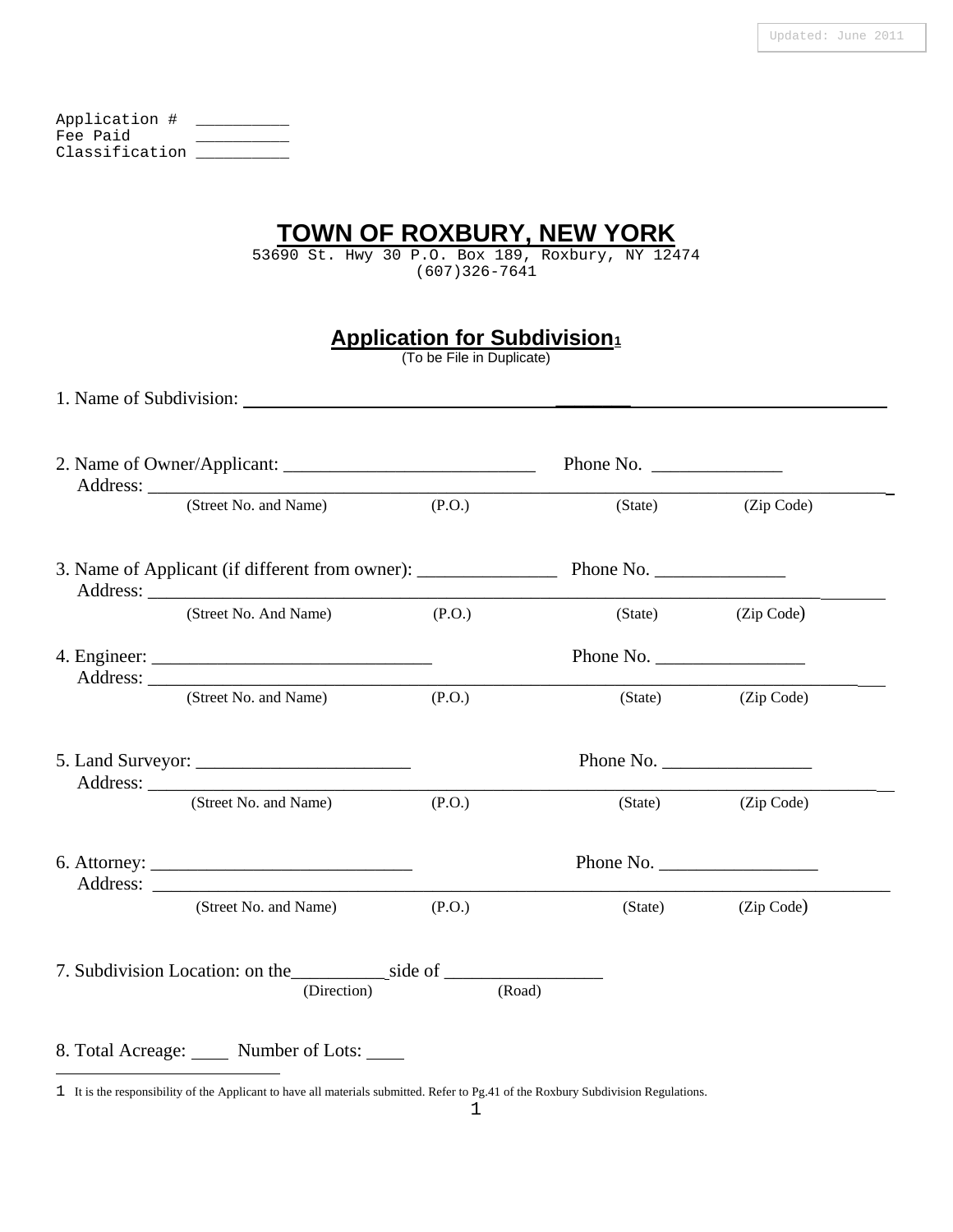9. Tax Map Designation Sheet: Block \_\_\_\_ Lot \_\_\_\_

10. Is any open space being offered as part of this subdivision application: if so, what amount: \_\_

 $\overline{\phantom{a}}$  ,  $\overline{\phantom{a}}$  ,  $\overline{\phantom{a}}$  ,  $\overline{\phantom{a}}$  ,  $\overline{\phantom{a}}$  ,  $\overline{\phantom{a}}$  ,  $\overline{\phantom{a}}$  ,  $\overline{\phantom{a}}$  ,  $\overline{\phantom{a}}$  ,  $\overline{\phantom{a}}$  ,  $\overline{\phantom{a}}$  ,  $\overline{\phantom{a}}$  ,  $\overline{\phantom{a}}$  ,  $\overline{\phantom{a}}$  ,  $\overline{\phantom{a}}$  ,  $\overline{\phantom{a}}$ 

11. Is any variance or waiver from Subdivision regulations requested: \_\_\_\_\_\_\_\_\_\_\_\_\_\_\_\_\_\_\_\_\_\_\_\_\_\_\_\_\_\_\_\_

12. Have all owners within a 500' radius of the plat been contacted: \_\_\_\_\_\_\_\_

- 13. Have all Agricultural parcels been contacted in or within 500' from an Agricultural District Agricultural District No: \_\_\_\_\_\_\_ Agricultural Data form included: \_\_\_\_\_\_\_\_
- 14. List all contiguous holdings in the same ownership: \_\_\_\_\_\_\_\_\_\_\_\_\_\_\_\_\_\_\_\_\_\_\_\_\_\_\_\_\_\_\_\_\_\_\_\_\_\_\_\_\_\_  $\text{Tax map Sheet:}$  Block Lot(s)

15. Provide Final Plat on mylar and four (4) paper copies along with four (4) copies of Final Construction Plans.

\_\_\_\_\_\_\_\_\_\_\_\_\_\_\_\_\_\_\_\_\_\_\_\_\_\_\_\_\_\_\_\_\_\_\_\_\_\_\_\_\_\_\_\_\_\_\_\_\_\_\_\_\_\_\_\_\_\_\_\_\_\_\_\_\_\_\_\_\_\_\_\_\_\_

\_\_\_\_\_\_\_\_\_\_\_\_\_\_\_\_\_\_\_\_\_\_\_\_\_\_\_\_\_\_\_\_\_\_\_\_\_\_\_\_\_\_\_\_\_\_\_\_\_\_\_\_\_\_\_\_\_\_\_\_\_\_\_\_\_\_\_\_\_\_\_\_\_\_\_\_\_\_\_\_\_ \_\_\_\_\_\_\_\_\_\_\_\_\_\_\_\_\_\_\_\_\_\_\_\_\_\_\_\_\_\_\_\_\_\_\_\_\_\_\_\_\_\_\_\_\_\_\_\_\_\_\_\_\_\_\_\_\_\_\_\_\_\_\_\_\_\_\_\_\_\_\_\_\_\_\_\_\_\_\_\_\_ \_\_\_\_\_\_\_\_\_\_\_\_\_\_\_\_\_\_\_\_\_\_\_\_\_\_\_\_\_\_\_\_\_\_\_\_\_\_\_\_\_\_\_\_\_\_\_\_\_\_\_\_\_\_\_\_\_\_\_\_\_\_\_\_\_\_\_\_\_\_\_\_\_\_\_\_\_\_\_\_\_ \_\_\_\_\_\_\_\_\_\_\_\_\_\_\_\_\_\_\_\_\_\_\_\_\_\_\_\_\_\_\_\_\_\_\_\_\_\_\_\_\_\_\_\_\_\_\_\_\_\_\_\_\_\_\_\_\_\_\_\_\_\_\_\_\_\_\_\_\_\_\_\_\_\_\_\_\_\_\_\_\_ \_\_\_\_\_\_\_\_\_\_\_\_\_\_\_\_\_\_\_\_\_\_\_\_\_\_\_\_\_\_\_\_\_\_\_\_\_\_\_\_\_\_\_\_\_\_\_\_\_\_\_\_\_\_\_\_\_\_\_\_\_\_\_\_\_\_\_\_\_\_\_\_\_\_\_\_\_\_\_\_\_ \_\_\_\_\_\_\_\_\_\_\_\_\_\_\_\_\_\_\_\_\_\_\_\_\_\_\_\_\_\_\_\_\_\_\_\_\_\_\_\_\_\_\_\_\_\_\_\_\_\_\_\_\_\_\_\_\_\_\_\_\_\_\_\_\_\_\_\_\_\_\_\_\_\_\_\_\_\_\_\_\_

16. Notes: